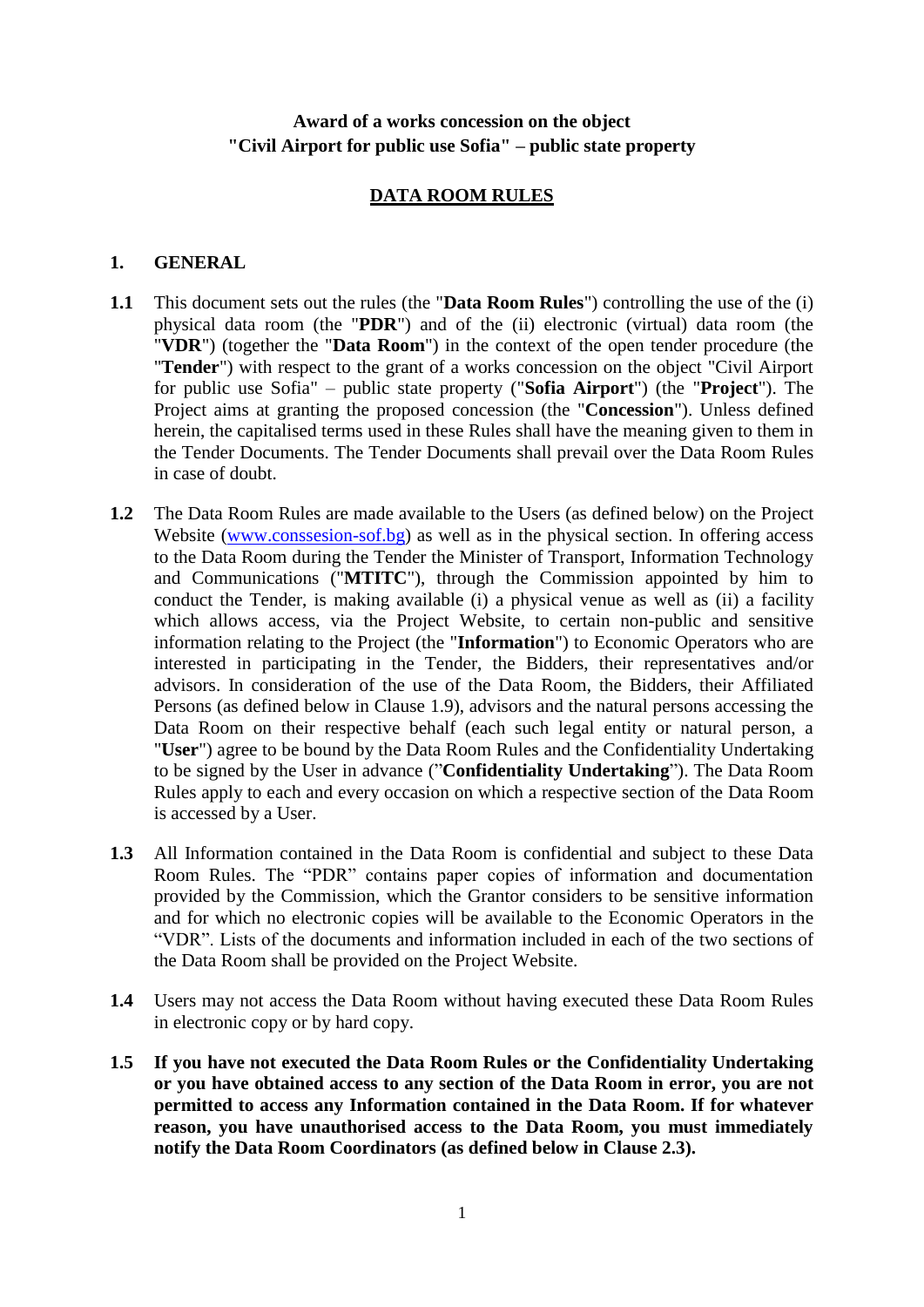- **1.6** No Information made available via the Data Room shall constitute an offer to grant, or an invitation to offer or tender, any concession or contracts or form the basis of any contract.
- **1.7** Unless otherwise agreed, any concession agreement relating to Sofia Airport shall provide that the Information shall be deemed to be disclosed against any warranties contained in such concession agreement.
- **1.8** The Information is confidential and proprietary and constitutes Confidential Information (as defined in the Confidentiality Undertaking) and will be made available to any User subject to the terms and conditions of these Data Room Rules and the Confidentiality Undertaking and must be used solely for the purpose of the Project. Do not enter the Data Room if you do not wish to receive such Information. By executing a copy of these Data Room Rules, you accept and agree to be bound by the terms and conditions set out herein. If you do not agree to the Data Room Rules, you may not access or use a Data Room.
- <span id="page-1-0"></span>**1.9** "**Affiliated Person(s**)" means, with respect to an Economic Operator or a Bidder, such Economic Operator's or Bidder's Permitted Disclosee(s) (as defined in the Confidentiality Undertaking), and with respect to MTITC or its advisors or agents, any of their respective directors, officers or employees, or any member of their respective group, as applicable.

## **2. VDR ORGANISATION AND MAINTENANCE**

- **2.1** The Bidder must complete *Schedule 1* providing the requested details for each User, who shall be granted access exclusively to a Data Room on the Bidder's behalf.
- **2.2** The Data Room is managed and supported by MTITC. MTITC, in its sole and absolute discretion, will make the Data Room available to registered Users and for a period of time as specified in the Tender Documents, and reserves the right, at any moment, to change, and/or include new information into the Data Room. By executing these Data Room Rules each User agrees to be bound by the Data Room Rules, as they may be amended from time to time, and shall procure the compliance with the Data Room Rules of any individual person for whom access to a Data Room is being requested on its behalf.
- **2.3** All questions and requests in connection with the Data Room Rules should be directed to the Data Room coordinators (the "**Data Room Coordinators**") at the following email address: *questions@concession-sof.bg.*

## **3. PROTECTED INFORMATION AND CONFIDENTIALITY**

**3.1** Protected Information subject to data protection legislation: Each User acknowledges that the Data Room contains Information relating to the relationship between MTITC, Sofia Airport EAD and its respective debtors, business partners, employees and other relevant parties or the Sofia Airport ("**Protected Information**") and that such Information is subject to Bulgarian data protection laws (as applicable). Such laws, rules and regulations restrict the disclosure of the Protected Information and any violation may give rise to civil law and/or criminal law claims against the User thereof.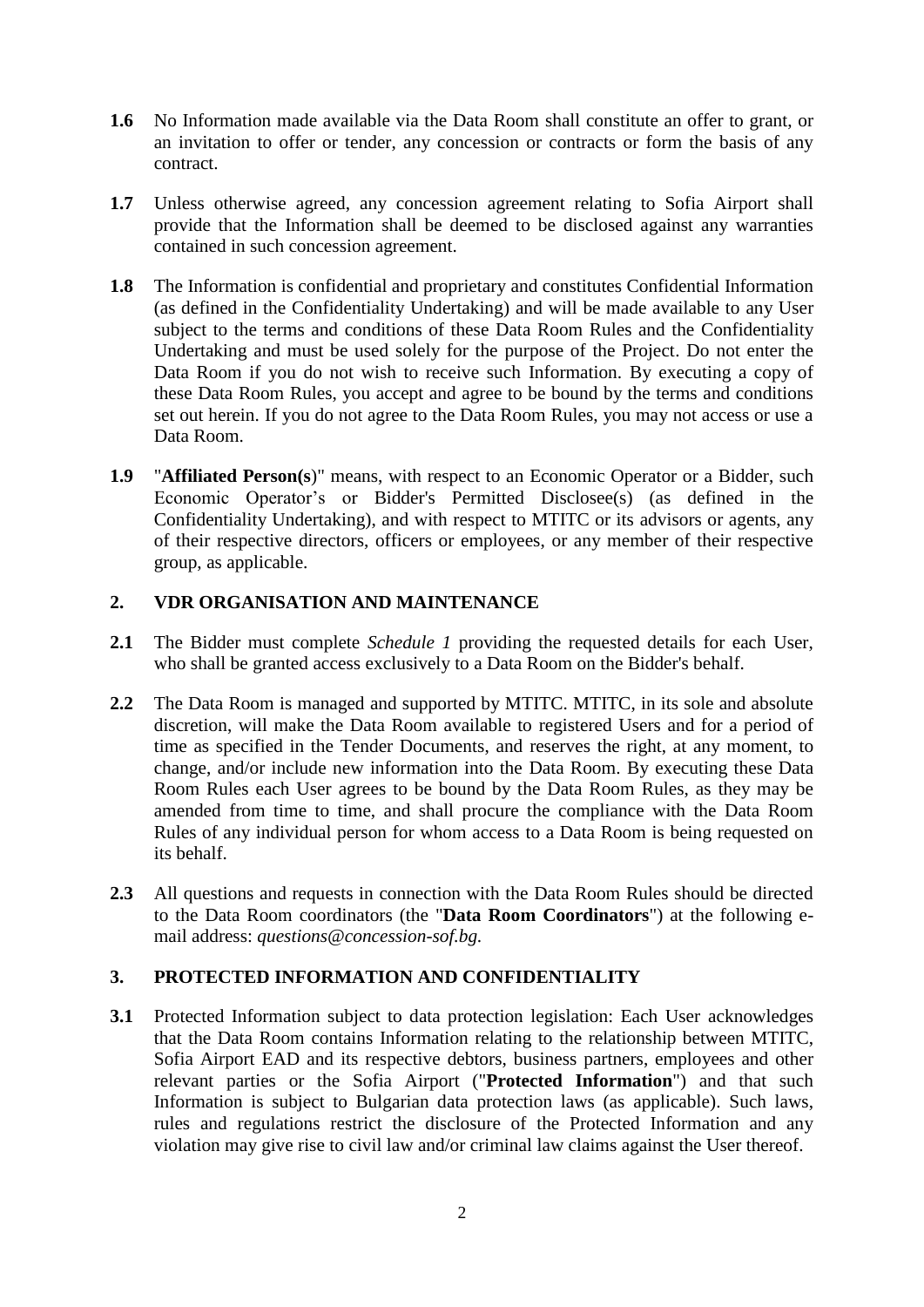- **3.2** MTITC reserves the right to blacken, remove, change or otherwise limit the possibility to review any of the files at its sole discretion.
- **3.3** The User undertakes to conduct its review and evaluation in compliance with the relevant applicable laws and regulations.

## **4. NO REPRESENTATION OR LIABILITY**

- <span id="page-2-0"></span>**4.1** Neither MTITC nor any of the MTITC's Affiliated Persons or advisors (including but not limited to third parties that have provided external valuation reports) or agents or their Affiliated Persons (i) make any representation or warranty, express or implied, or assume any responsibility, in relation to the adequacy, accuracy, correctness, completeness or reliability of any of the Information in the Data Room, in particular (external) valuation reports, or the assumptions on which it is based (save as may be expressly agreed in an executed concession agreement entered into between the MTITC and a Bidder relating to the Project); (ii) shall be under any obligation to update or correct any inaccuracy in the Information contained in the Data Room; or (iii) shall be otherwise liable to a User in respect of the Information contained in the Data Room.
- **4.2** In particular and without prejudice to the foregoing, neither the MTITC nor any of the MTITC's Affiliated Persons or advisors or agents or their Affiliated Persons make any representation that the Information is (i) indicative of future outcomes or successful attainment of projections, and Bidders should carefully assess the uncertainty associated with any proposed investment with all usual commercial due diligence as would be expected in any risk assessment carried out in the ordinary course of business, or (ii) appropriate or available for use in other locations or that access to it through such locations is not illegal or prohibited. Users who choose to access the VDR from other locations do so on their own initiative and are responsible for establishing the legality, usability and correctness of any Information under any or all jurisdictions and the compliance of the Information with local laws, if and to the extent local laws are applicable. The Information is not intended for distribution to, or use by, any person or entity in any jurisdiction or country where such distribution or use would be contrary to law or regulation or which would subject the MTITC to any registration or other requirement within such jurisdiction or country.
- **4.3** Neither the MTITC nor any of the MTITC's Affiliated Persons or advisors or agents or their Affiliated Persons shall be liable for any damage as a result of loss or interruption to any User's access to the Data Room or of a temporary unavailability of the Data Room, or shall have any liability to any User for any loss, damage, costs, expenses or other claims for compensation arising from any incomplete, incorrect, inaccurate, illegible instructions, support or training supplied by them or any party acting on their behalf in the instruction, support or training of use of the Data Room.
- **4.4** In the event a document contained in the Data Room is translated, neither the MTITC nor any of the MTITC's Affiliated Persons or advisors or agents or their Affiliated Persons accept responsibility or liability for inaccuracies or misrepresentations arising out of the translation of such document(s). In the event of any ambiguity, the User is advised to commission an appropriate translation if the original language version of the document is contained in the Data Room.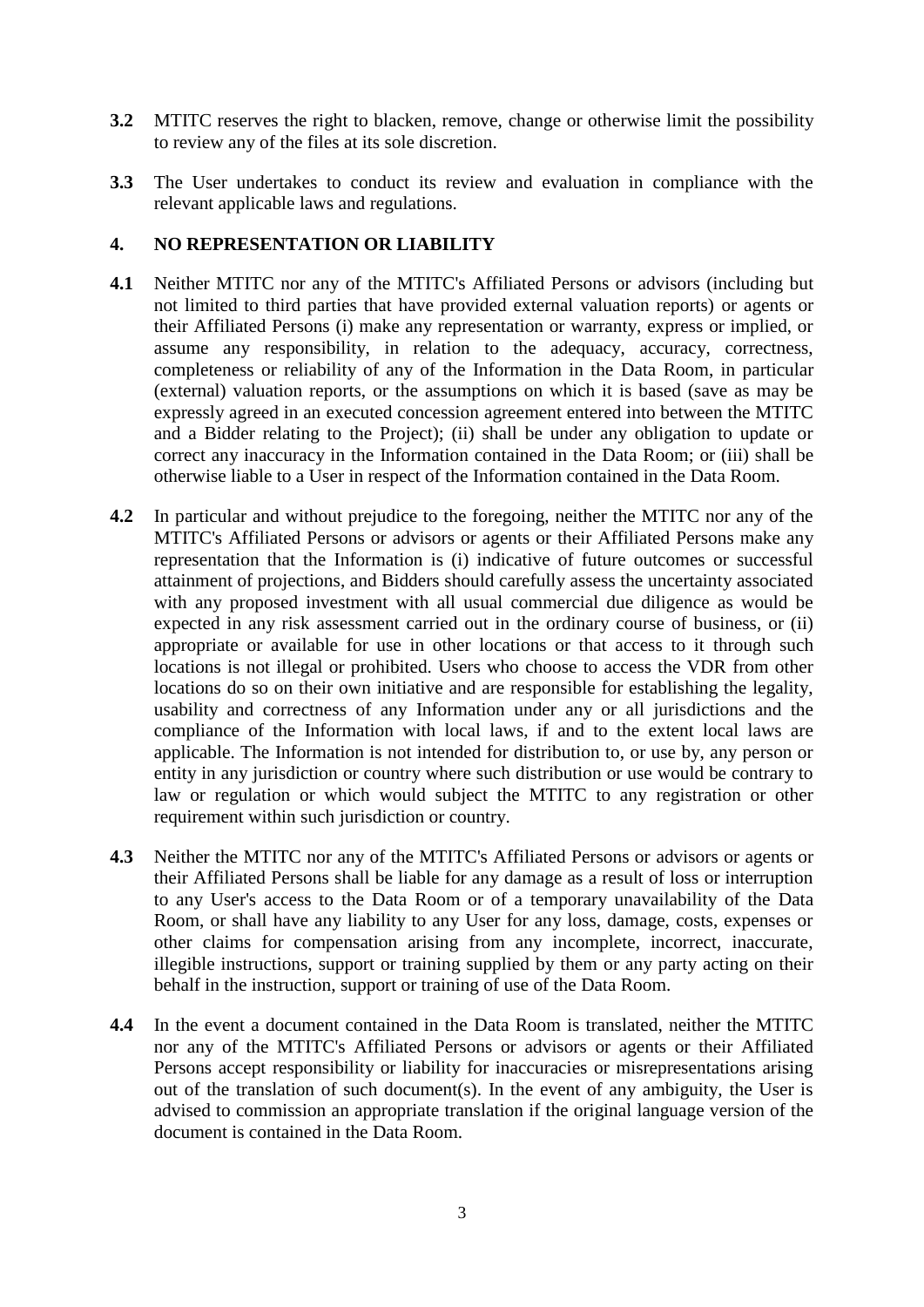- **4.5** Where Information is displayed in the Data Room as of a particular date (in each case, a "**Cut Off Date**") material changes to Sofia Airport may have occurred since the respective Cut Off Date. In accordance with paragraph [4.1](#page-2-0) (iii), neither the MTITC nor any of the MTITC's Affiliated Persons or advisors or agents or their Affiliated Persons have a duty to update, revise or amend Information available in the Data Room in any way.
- **4.6** Neither the MTITC nor any of the MTITC's Affiliated Persons or advisors or agents or their Affiliated Persons shall be liable for any false, inaccurate, inappropriate or incomplete Information presented in or relating to the Data Room, and any decisions based on the Information contained therein are the sole responsibility of the User.
- **4.7** Bidders should with the assistance of their advisors conduct their own independent investigation, verification, analysis and appraisal of the Sofia Airport and the Information. When evaluating the Sofia Airport and formulating possible offers, Bidders must rely exclusively on their own and their respective advisors' judgment and evaluation of the Information as well as their independent review and findings.
- **4.8** Neither the MTITC nor any of the MTITC's Affiliated Persons or advisors or agents or their Affiliated Persons, shall have any responsibility whatsoever for the contents or the accuracy or completeness of the Data Room and the Information and shall not be held liable, in contract, in tort or otherwise, for any claims, including, but not limited to, claims of negligence, by any User to which a Data Room has been made available. Neither the MTITC nor any of the MTITC's Affiliated Persons or advisors or agents or their Affiliated Persons shall be liable for any direct, indirect or consequential loss or damage suffered by any person as a result of relying on any statement in, or omission from, the Data Room or on any communications relating to the Data Room.
- **4.9** The Information does not constitute an opinion (legal or otherwise) or a due diligence report (except as explicitly noted in the relevant case and in any event without reliance on the part of the Bidders and their respective advisors), nor legal, technical or financial advice. The Information disclosed in the Data Room relating to the Sofia Airport has not been verified, checked against and/or compared with all or most recent data contained in relevant public registers, including (but not limited to) the land book register, the company and commercial register. There may exist additional legal, financial or other documentation and/or Information pertaining to the Sofia Airport which has not been included in the VDR.

## **5. USING THE DATA ROOM**

- **5.1** When using the VDR, each User shall:
	- 5.1.1 Comply with the following rules,
		- 5.1.1.1 not share his/her username and or password with others;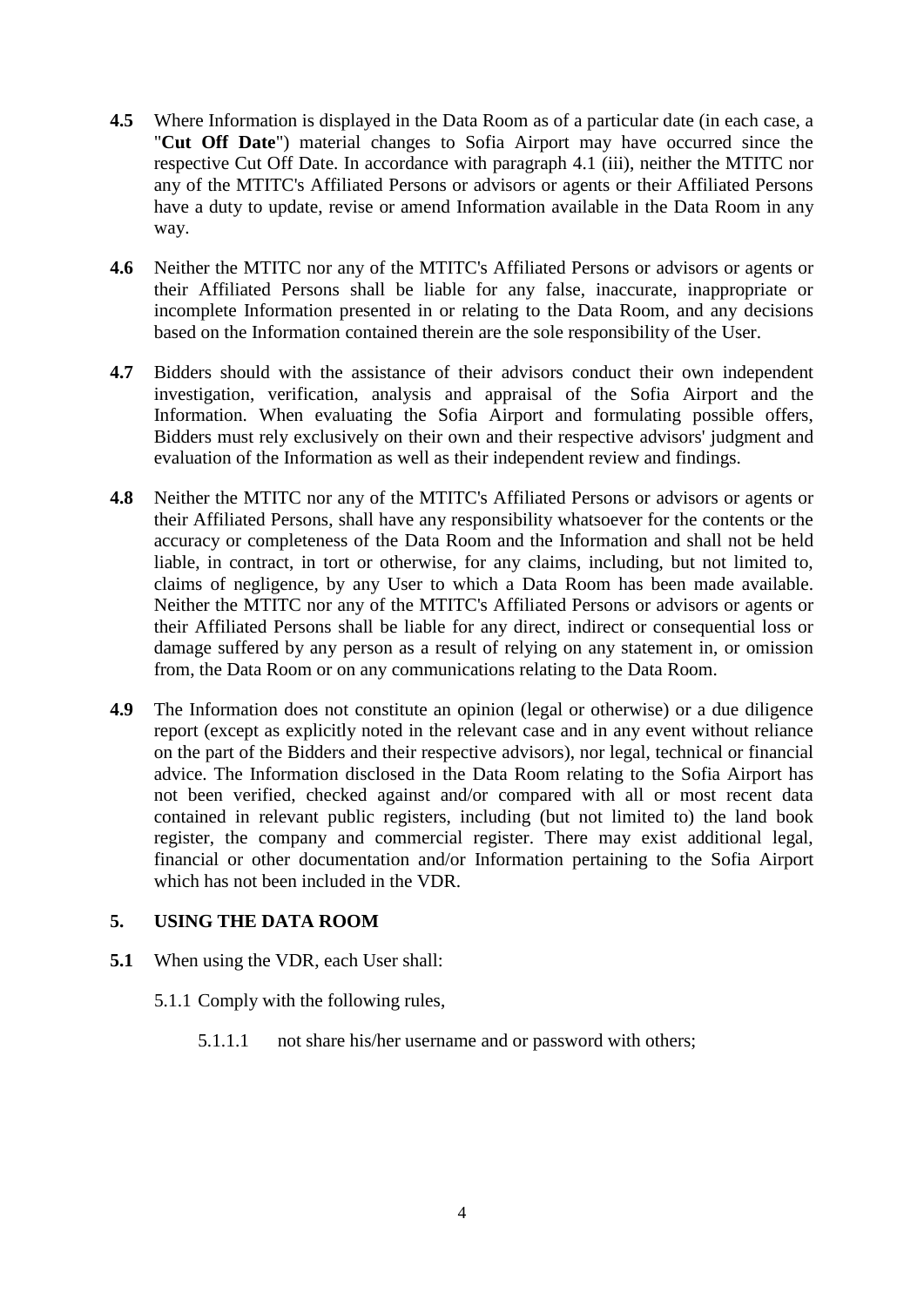- 5.1.1.2 not leave his/her computer or other communication devices through which he/she accesses the service unattended;
- 5.1.1.3 not access the VDR via an insecure access point, such as internet cafés or other public access points;
- 5.1.1.4 ensure that he/she logs out of the VDR when he/she has finished using it; and
- 5.1.1.5 not attempt to disable the protection software associated with the VDR
- 5.1.2 not share the Information with any other person except in accordance with these Data Room Rules or as expressly permitted by the MTITC;
- 5.1.3 take all reasonable steps to ensure that none of the Information is visible to, or may be viewed by, other persons, except if expressly permitted by the MTITC; and
- 5.1.4 not take any photos, screenshots or copies from the Data Room unless it is permitted in accordance with paragraph 5.4 of these Rules;
- **5.2** With respect to the PDR the following rules shall be followed:
	- 5.2.1.The documents available in the PDR may be reviewed each Business Day between 10.00 and 12.00 and between 14.00 and 17.00 in the main building of the Ministry, room 1006в;
	- 5.2.2.In order to be allowed to review the documents, the person shall present a personal identification document and a document evidencing which interested person he/she represents and in what capacity;
	- 5.2.3.The person shall sign a Confidentiality Undertaking, which shall be provided to him/her on the spot;
	- 5.2.4.A Ministry's officer nominated by the Commission shall record the data of the person (excluding personal data) in a special registry. The time during which the person has reviewed the documents will also be recorder in such registry. The data recorded in the registry will be verified by the signatures of the person reviewing the documents and by the Ministry's officer.
	- 5.2.5.Each interested person may send more than one representative to review the documents, as many times as it deems necessary.
- **5.3** Access to individual workspaces and folders within the Data Room and especially within the VDR will be provided to registered Users only as reflected in the relevant table of the User's List (attached hereto as *Schedule 1*).
- **5.4** In the event that a User gains access (howsoever such access is gained) to areas of the Data Room or Information contained in the Data Room to which he/she knows or suspects that he/she should not have access, he/she must immediately exit such area, close any such document containing any such Information and erase it and all notes relating thereto, and inform the Data Room Coordinators accordingly. In addition, the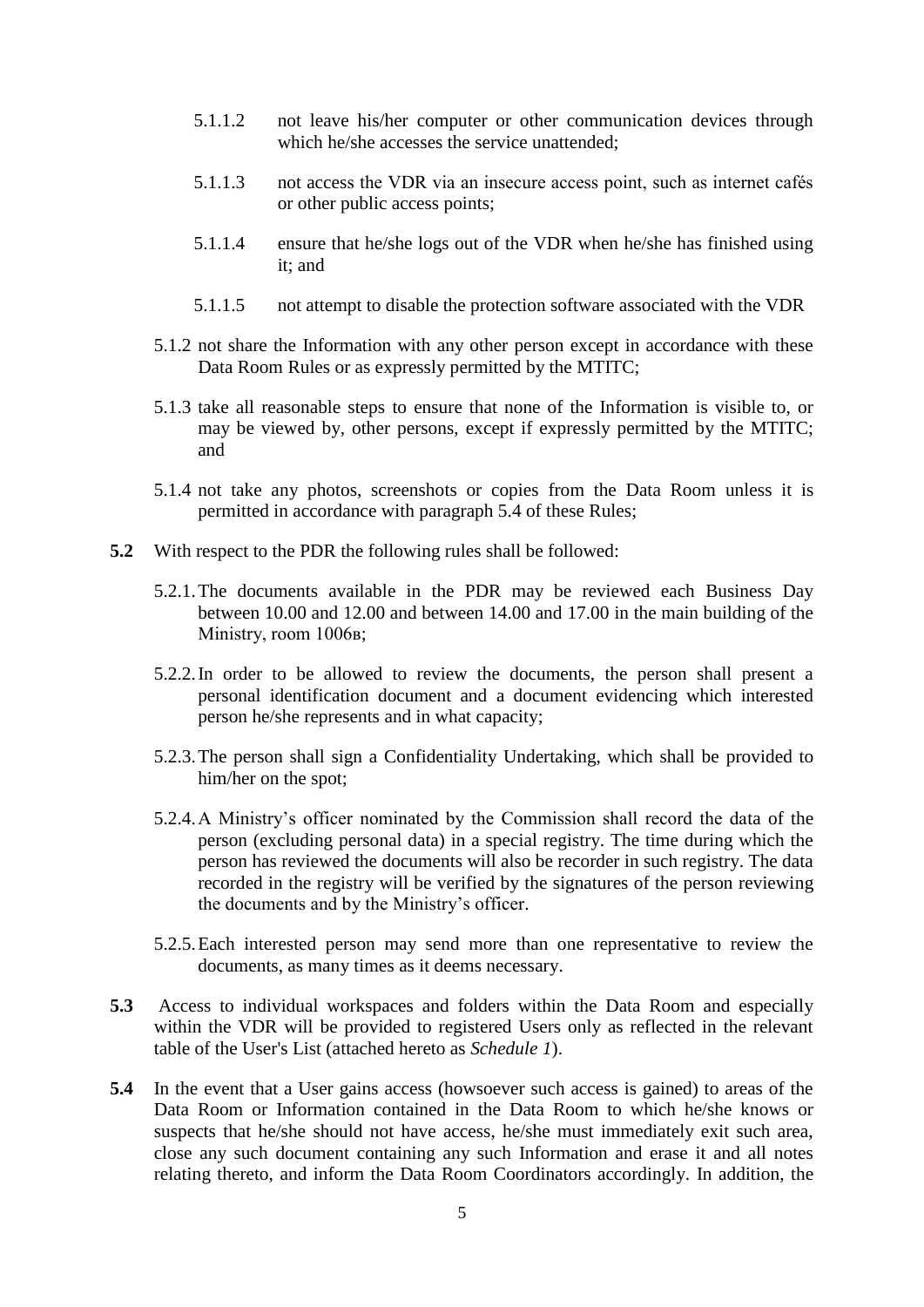User shall not disclose the fact of the disclosure nor the Information gained therein to any other person save where required to do so by order of a court or other competent tribunal.

- **5.5** The possibility of downloading, printing or copying of documents depends on the security level with which the respective document is classified and may be disabled entirely. Security levels will be defined by the MTITC.
- **5.6** Users shall not post any Information or material to the Data Room or create links from the Data Room, especially the VDR, to any Information or material that does or may infringe any third party's intellectual property rights.
- **5.7** A decision to install plug-ins, upgrades or any other software is taken entirely at the User's own risk. No liability for any consequential events will attach to the MTITC nor any of the MTITC's Affiliated Persons or advisors or agents or their Affiliated Persons.
- **5.8** In any dispute as to whether the User has accessed or viewed the Data Room, especially the VDR, or downloaded, printed, uploaded Information in the VDR, as the case may be, or performed any other action or function as to or within the Data Room, especially the VDR, the logs maintained by or on behalf of the MTITC as to such action or function shall be deemed conclusive evidence of such action or function.

#### **6. UPDATING THE DATA ROOM**

Information may be added to or deleted from the Data Room and existing Information in the Data Room may be updated at any time. It is the responsibility of each User to check the Data Room for updates.

#### **7. QUESTIONS AND FURTHER INFORMATION REQUESTS**

- **7.1** Questions during the Tender on the contents of the Data Room or requests for further Information will be accepted within the time limits provided in Clause 5 of the Tender Documents. Questions can be asked in English and Bulgarian and to the extent applicable including the index of the relevant document in the Data Room to which the question is addressed.
- **7.2** All notices and other queries under or in connection with these Data Room Rules or the Information shall be directed to the following email address: questions@concessionsof.bg.

#### **8. USER INDEMNIFICATION**

Each User shall be liable to the MTITC for, and agrees to indemnify, defend and hold harmless the MTITC and its Affiliated Persons, advisors, agents, licensors and third party service providers and their Affiliated Persons from and against, any and all suits, losses, claims, demands, liabilities, damages, costs and expenses (including reasonable attorneys' fees) that arise from or relate to: (i) use of the Data Room by the User or, in case of a User being a legal entity, by such User's Affiliated Persons and all natural persons accessing the Data Room on such User's behalf; (ii) breach of these Data Room Rules or any representation, warranty or covenant made herein by the User and, in case of a User being a legal entity, by such User's Affiliated Persons and all natural persons acting on such User's behalf; (iii) any violation of any applicable law, statute, ordinance,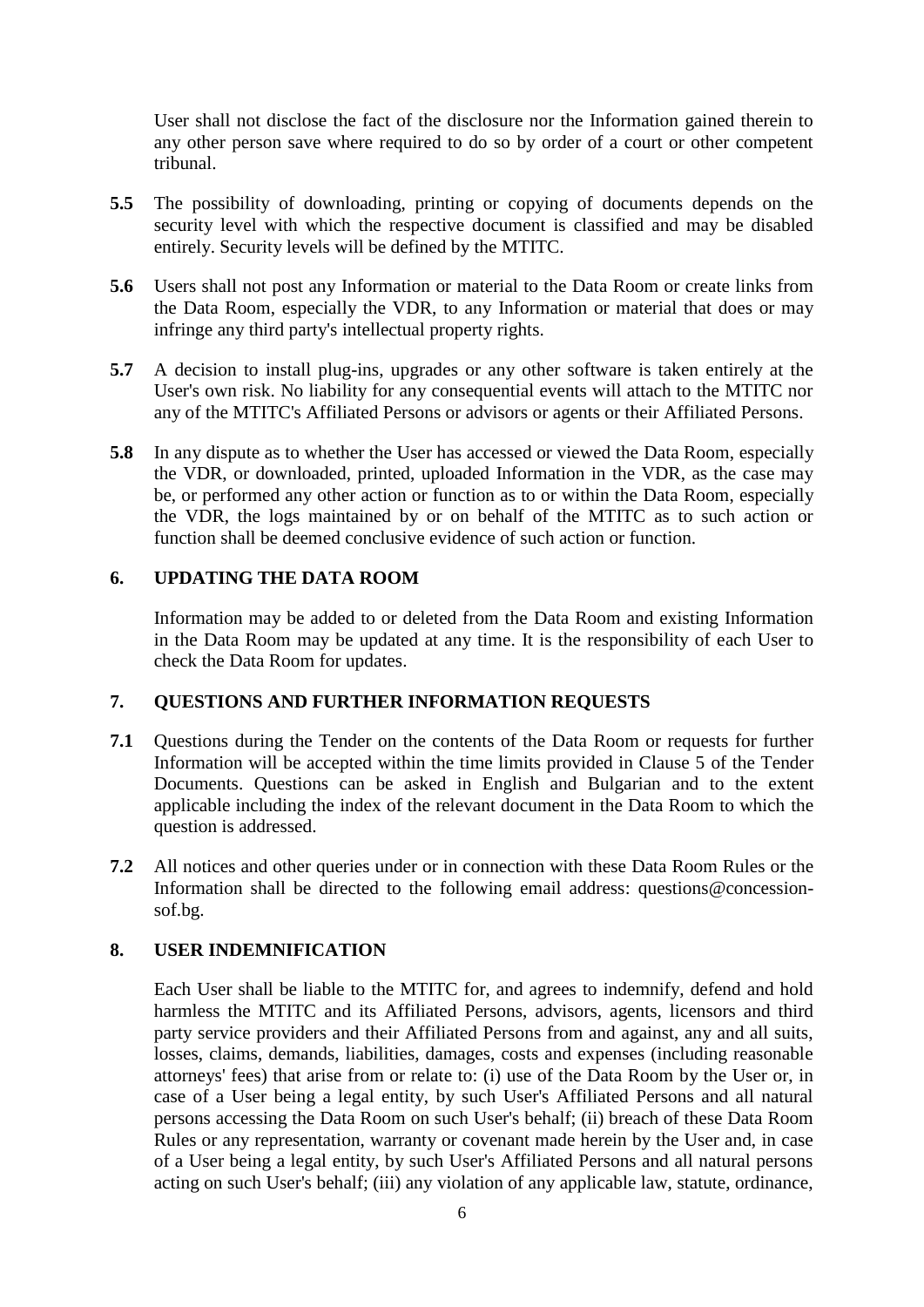regulation or of any third party's rights by the User and, in case of a User being a legal entity, by such User's Affiliated Persons and all natural persons acting on such User's behalf; or (iv) claims asserted by third parties which, if proven, would place the User or, in case of a User being a legal entity, any of such User's Affiliated Persons or natural persons acting on such User's behalf, in breach of representations, warranties, covenants or other provisions contained in these Data Room Rules.

## **9. MISCELLANEOUS**

- **9.1** Each of the Bidder, its advisors and its Affiliated Persons undertake to submit these Data Room Rules to each User prior to the first use or login to the Data Room and shall ensure that all such Users: (i) are aware of the content of these Data Room Rules and (ii) have agreed to be bound by such terms.
- **9.2** No omission to exercise, or delay in exercising, of any right, power or remedy provided by law or under these Data Room Rules shall constitute a waiver or impairment of such right, power or remedy. No single or partial exercise of any right, power or remedy shall preclude or impair any other or further exercise thereof or the exercise of any other right, power or remedy provided by law or by these Data Room Rules.
- **9.3** Each User confirms that any and all obligations imposed on the User by such means as, without limitation, law, statute, regulation, stock exchange or regulatory body shall remain the sole responsibility of the User.
- **9.4** If, at any time, any provision of these Data Room Rules is or becomes invalid, illegal or unenforceable in any respect under any law of any jurisdiction, neither the validity, legality or enforceability of the remaining provisions nor the legality, validity or enforceability of such provision under the law of any other jurisdiction will in any way be affected or impaired. The same applies to potential omissions in these Data Room Rules.
- **9.5** Save for the Confidentiality Undertaking, these Data Room Rules constitute the entire understanding, and supersede all other understandings, between the User and the MTITC concerning the Data Room. In cases of inconsistencies between these Data Room Rules and the Confidentiality Undertaking, the provisions of the Data Room Rules shall prevail (except where the Confidentiality Undertaking sets forth stricter rules than the Data Room Rules, in which case such stricter rules in the Confidentiality Undertaking shall apply).
- **9.6** These Data Room Rules are governed by and construed under the laws of Bulgaria without regard to its choice of law rules. Any action brought hereunder shall be brought exclusively in the courts in Bulgaria and it is agreed that such courts shall have jurisdiction over the parties to these Data Room Rules and any dispute arising hereunder.
- **9.7** The MTITC may assign any of its obligations under these Data Room Rules, in whole or in part, at any time without any User's consent. No User may assign or delegate its obligations under these Data Room Rules. Any purported assignment by a User of these Data Room Rules or the obligations created hereby in violation of its terms is void.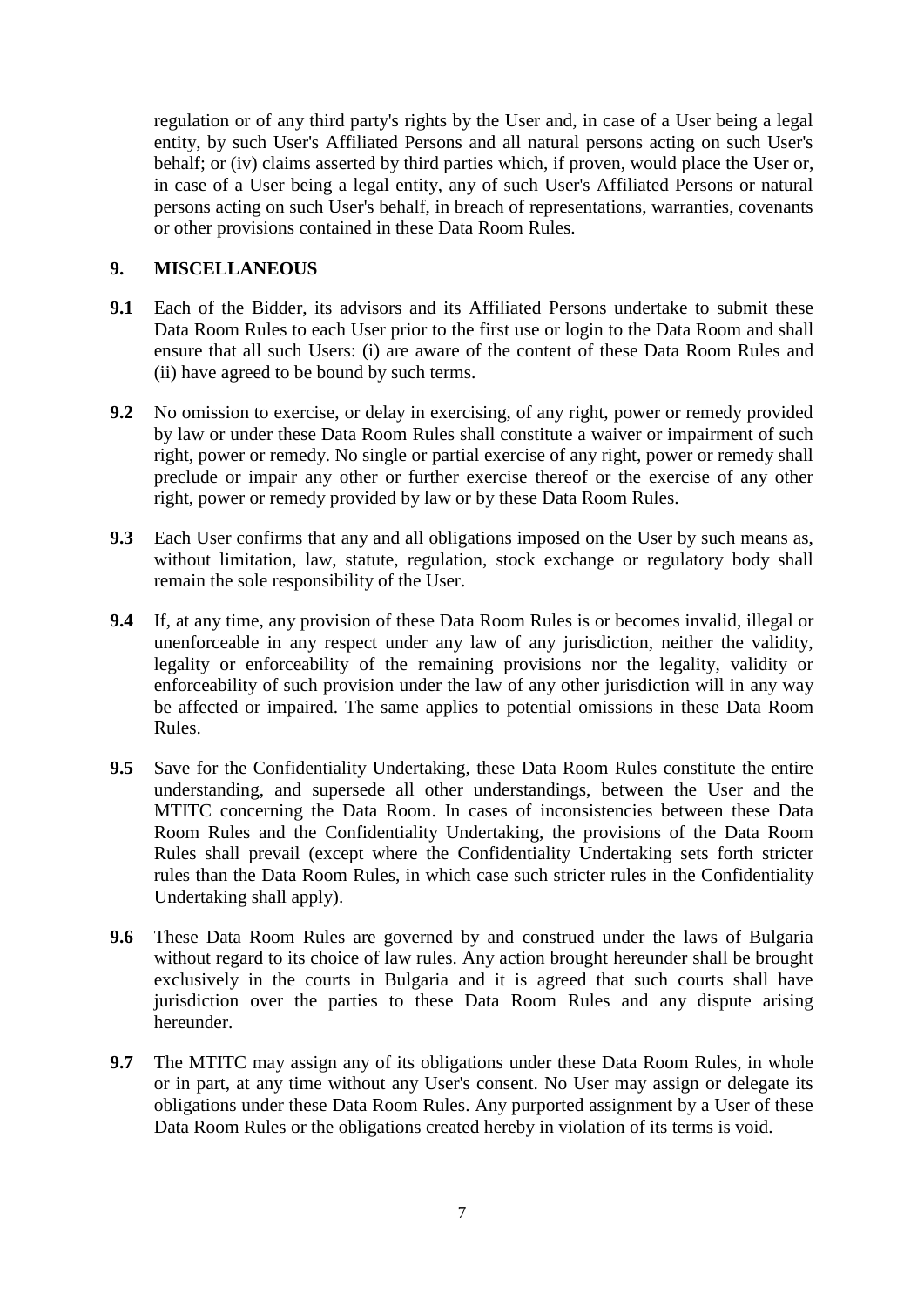**9.8** The MTITC has the right but not the obligation to monitor and record activity on the Project Website and specifically in VDR, and to respond as it deems appropriate.

## **10. ELECTRONIC DELIVERY**

- **10.1** The MTITC may electronically deliver Information. Electronic communication by the MTITC includes e-mail delivery as well as electronically making available Information via the VDR. Any Information delivered by or on behalf of the MTITC in response to a request in accordance with clause **Error! Reference source not found.**, regardless whether it is made available in the Data Room, especially the VDR or provided via email, shall constitute Information and be subject to these Data Room Rules.
- **10.2** Information and other materials delivered electronically may be formatted in Adobe Acrobat's portable document format ("**PDF**"), hypertext mark-up language ("**HTML**") or other file formats the MTITC deems appropriate. Each User is responsible for having any necessary hardware, software or other technology to access the electronic communications and any Information sent electronically.
- **10.3** The User should note that no additional charge for electronic delivery will be assessed, but the User may incur charges from its internet service provider or other internet access provider. In addition, there are risks, such as systems outages, that are associated with electronic delivery.

## **11. SIGNATURE**

- **11.1** Each User should read these Data Room Rules carefully and understand them before agreeing to them.
- **11.2** By executing these Data Room Rules below the User agrees to be legally bound by, and act in accordance with, these Data Room Rules and shall procure the compliance with the Data Room Rules of any individual person for whom access to a Data Room is being requested on its behalf.
- **11.3** Each User is required to execute this document either by signing a hard copy in the physical section of the Data Room or by completing a registration on the VDR, and deliver one signed copy to the MTITC, accompanied by a duly completed list mentioning each individual person for whom they are requesting access to the Data Room, before their respective users will be granted access to the Data Room.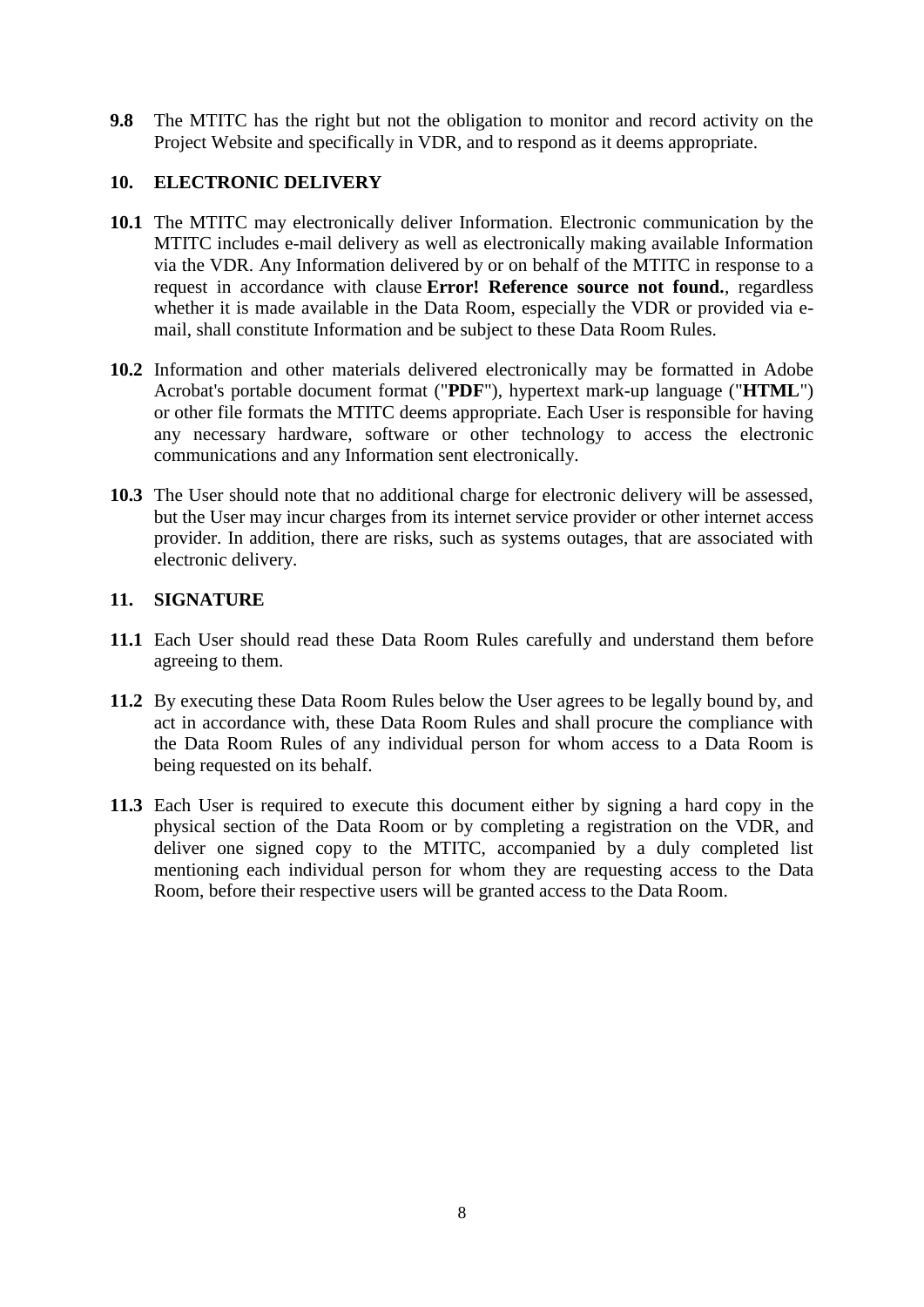## **ACCEPTANCE**

We have read and agree to be bound by the Data Room Rules and agree to procure that each User whom we have requested be given access to the Data Room shall also have read and agreed to be bound by these Data Room Rules.

Signed:................................

By: [●]

For and on behalf of [●]

[Date]